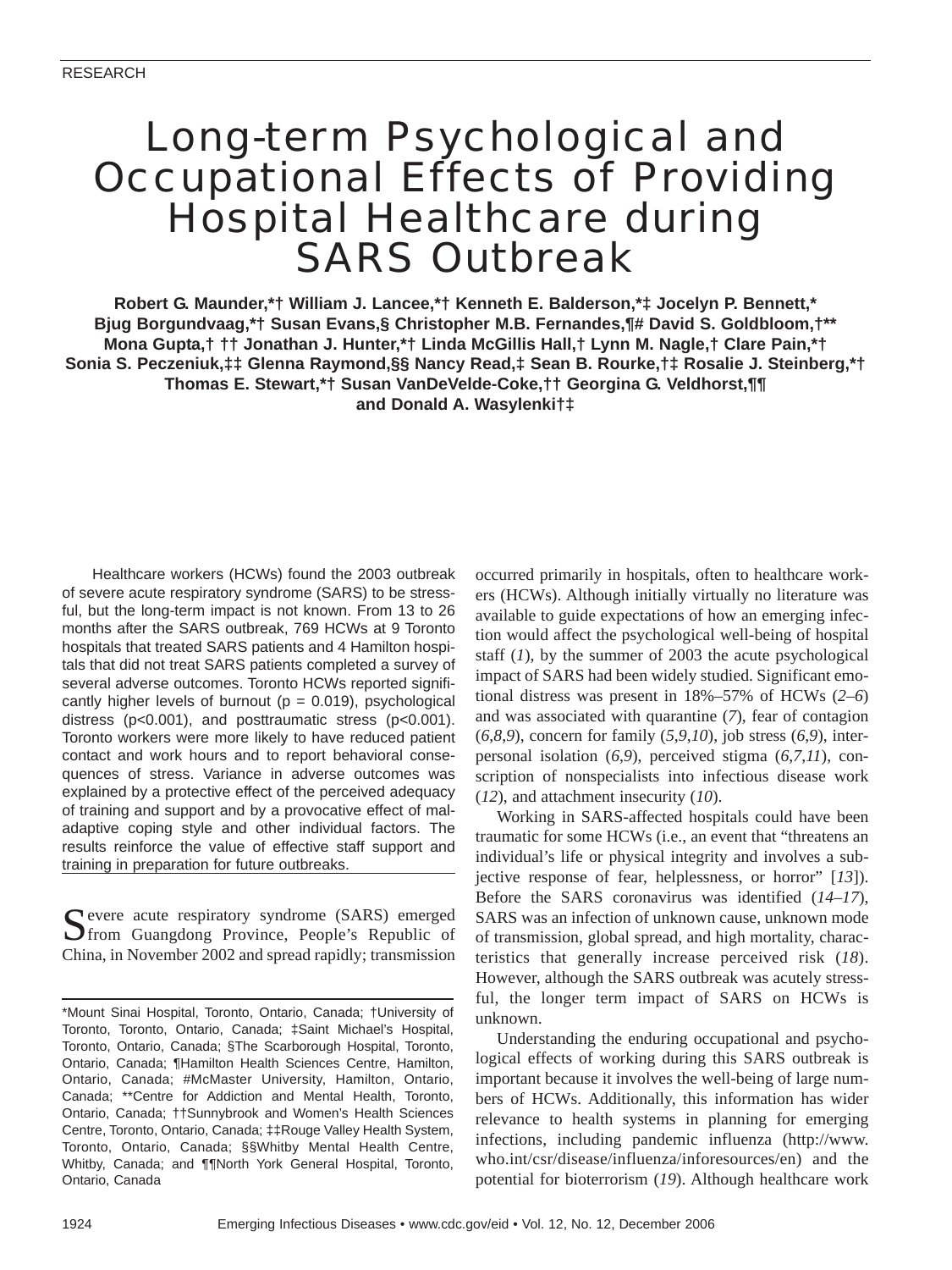during the SARS outbreak and during an influenza pandemic will differ in key respects, SARS experience provides the most extensive information available about the effects on HCWs of a large-scale infectious outbreak. The objective of the Impact of SARS Study was to assess the long-term psychological and occupational impact of SARS outbreak on HCWs and to identify personal and systemic factors that increase vulnerability.

# **Methods**

#### **Design, Setting, and Participants**

The study took place in hospitals in Toronto and Hamilton in Ontario, Canada. Most of Canada's 438 suspected and probable SARS cases were identified in Toronto. Hamilton HCWs were selected as a comparison group because Hamilton is 57 km from Toronto and experienced all of the healthcare processes and precautions associated with Ontario's response to SARS (e.g., restrictions on access to care, protocols for staff screening, isolation procedures) but did not have SARS patients. Hamilton and Toronto hospitals are otherwise similar in terms of size, workload, and organizational characteristics. Thirteen participating sites (9 Toronto, 4 Hamilton) included academic and community hospitals. All Toronto sites treated SARS patients. Eligible HCWs included nurses in medical and surgical inpatient units and all staff of intensive care units, emergency departments, and SARS isolation units. Fifty-five clinical units participated (Toronto 40, Hamilton 15) from October 23, 2004, to September 30, 2005. This study was approved by the Research Ethics Board of each hospital.

Survey A measured adverse outcomes. All participants completed survey A anonymously and received Can \$10. Those who were willing to provide more information participated in survey B, which measured potential mediators of adverse outcomes, and in 2 structured interviews (results to be reported elsewhere). Participants in survey B also received \$50.

A separate "representativeness survey" was conducted from September through November 2005 to compare eligible Toronto HCWs who had participated in the Impact of SARS Study with those who had not. HCWs were approached at staff meetings in 14 participating clinical units and asked to complete an anonymous, 6-question questionnaire that surveyed whether or not they had participated in the Impact of SARS Study, exposure to SARS patients, age range, job type, years of healthcare experience, and overall subjective impact of SARS on their lives.

#### **Measures**

In the study instruments, "during the SARS outbreak" was defined for Toronto HCWs as the period from

February 2003 to the day the last SARS patient was discharged from a participant's hospital or died. For Hamilton HCWs, the comparable period was defined as February through September 2003. SARS patients included probable and suspected SARS patients and persons isolated while their cases were under investigation for SARS according to the participants' report, rather than by using case definitions (http://www.phac-aspc.gc.ca/sarssras/sarscasedef\_e.html).

#### **Survey A**

This survey measured demographic and job data as well as traumatic stress response (15-item Impact of Events Scale [IES] [*20,21*]), nonspecific psychological distress (Kessler Psychological Distress Scale [K10] [*22*]), and professional burnout (emotional exhaustion scale of the Maslach Burnout Inventory [MBI-EE] [*23–25*]). To measure the practical and functional impact of SARS experience, participants were surveyed about changes since the SARS outbreak in healthcare work hours and the amount of face-to-face contact with patients in their work. Survey A also asked if survey participants had experienced an increase since the SARS outbreak in smoking, drinking alcohol, or "other activities that could interfere with your work or relationships" and how many work shifts had been missed in the 4 months preceding the survey because of stress, illness, or fatigue.

#### **Survey B**

Survey B, by using a previously described instrument, measured SARS-related perception of stigma and interpersonal avoidance; adequacy of training, protection, and support; and job stress (*6*,*10*,*26*). Scales calculated as the mean of all items related to these constructs showed adequate internal reliability (Table 1). Adaptive coping (problem-solving, seeking support, positive reappraisal) and maladaptive coping (escape-avoidance, self-blame, confrontative coping) regarding SARS were measured with the relevant subscales of the Ways of Coping Questionnaire (*27*), for which the stressful event was defined as the SARS outbreak. Attachment insecurity was measured with the anxiety and attachment avoidance scales of the Experiences in Close Relationships-Revised questionnaire (*28*).

#### **Statistical Analysis**

Central tendencies of parametric variables are described by mean and standard deviation; nonparametric variables are described by median and interquartile range. Between-group differences in parametric variables were determined by Student *t* test and in nonparametric variables by Mann-Whitney U test. To make the identified between-city differences more clinically meaningful, the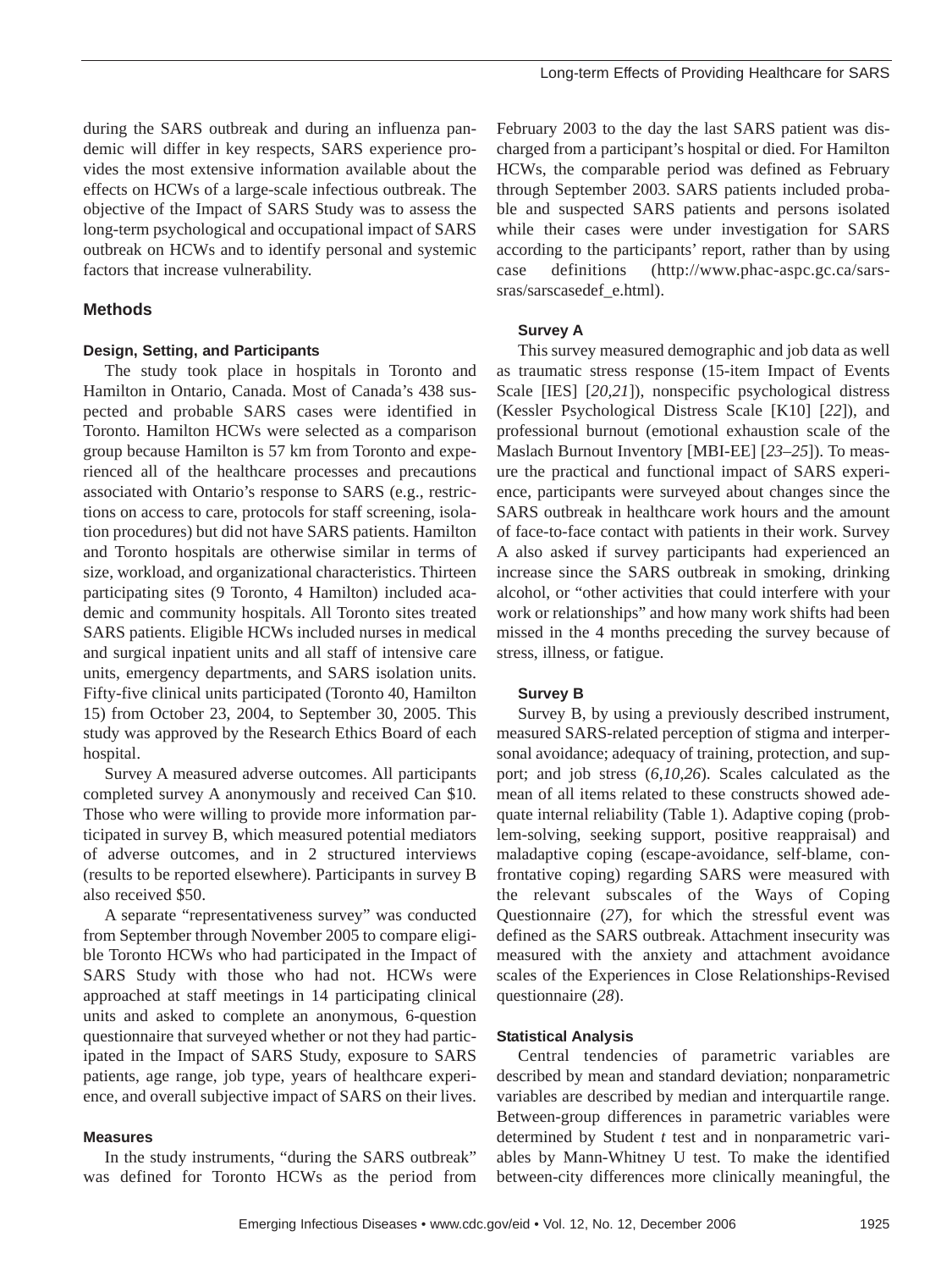|                          | Table 1. Scales to measure perceptions about severe acute respiratory syndrome (SARS) experience                     |  |  |  |  |  |
|--------------------------|----------------------------------------------------------------------------------------------------------------------|--|--|--|--|--|
| Scale                    | Perception                                                                                                           |  |  |  |  |  |
| Training, protection and | I had adequate training to deal confidently with the situations that I faced.                                        |  |  |  |  |  |
| support*                 | Infection control procedures were adequately explained.                                                              |  |  |  |  |  |
| Cronbach $\alpha$ = 0.89 | received adequate training in infection control procedures.                                                          |  |  |  |  |  |
|                          | I was provided with the protective equipment and procedures that I needed.                                           |  |  |  |  |  |
|                          | I had someone to ask when I had problems using equipment.                                                            |  |  |  |  |  |
|                          | The hospital where I worked took my well-being into account when decisions were made that affected me.               |  |  |  |  |  |
|                          | Emotional support (e.g., counseling) was available to those who needed help.                                         |  |  |  |  |  |
|                          | I felt appreciated by the hospital/clinic/my employer.                                                               |  |  |  |  |  |
|                          | My hospital/workplace was supportive.                                                                                |  |  |  |  |  |
| Job stress†              | There was more conflict among colleagues at work.                                                                    |  |  |  |  |  |
| Cronbach $\alpha$ = 0.76 | I felt more stressed at work.                                                                                        |  |  |  |  |  |
|                          | I had to do work that normally I don't do.                                                                           |  |  |  |  |  |
|                          | l had an increase workload.                                                                                          |  |  |  |  |  |
|                          | l had to work overtime.                                                                                              |  |  |  |  |  |
| Perceived stigma and     | I thought that people avoided me because of my profession.                                                           |  |  |  |  |  |
| interpersonal avoidance† | I thought that people avoided my family members because of my profession.                                            |  |  |  |  |  |
| Cronbach $\alpha$ = 0.77 | coped with the SARS situation by avoiding crowded places.                                                            |  |  |  |  |  |
|                          | coped with the SARS situation by avoiding colleagues who might be exposed.                                           |  |  |  |  |  |
|                          | *Items scored on a 5-point scale from 1 (very confident that this is false) to 5 (very confident that this is true). |  |  |  |  |  |
|                          | thems scored on a 6-point scale from 1 (strongly disagree) to 6 (strongly agree)                                     |  |  |  |  |  |

prevalence of high scores was determined with standard cutoff values: IES  $\geq$ 26 (http://www.mardihorowitz.com), MBI-EE  $\geq$ 27 (25), K10  $\geq$ 16 (http://www.crufad.unsw. edu.au). Between-group differences in categorical variables were tested by  $\chi^2$ .

To identify factors that might explain variance in adverse outcome, between-group differences in traumatic stress symptoms, psychological distress, and burnout were tested for the following categories: gender; duration of healthcare experience; job type; regular work during the SARS outbreak in emergency department, intensive care unit, or SARS isolation unit; indicators of the frequency and intensity of contact with SARS patients; and exposure to quarantine. A 10-day cutoff for quarantine was used, which corresponds to the standard period of quarantine for SARS (i.e., quarantine >10 days indicates extended quarantine or >1 period of quarantine). This analysis was performed in the full sample.

The relationship between adverse outcomes and potential mediating factors was identified by using Spearman rank-order correlations between adverse outcomes and measures of perceived systemic characteristics (stigma and interpersonal avoidance, adequacy of training, protection and support, and job stress) and psychological variables (coping style and attachment insecurity). This analysis was performed for survey A and B participants.

A stepwise regression analysis was performed for each adverse outcome. All potential mediating factors (those identified in the preceding univariate analyses with a significance of  $p<0.05$ ) were entered. This analysis was performed for survey A and B participants.

Finally, to determine if factors that increase personal perceptions of risk had a practical functional impact on HCWs in the full sample, we identified an item in survey A that could serve as a proxy for the survey B factors that mediate vulnerability. This item is the duration (in months) of continuing perceived increased risk after the last SARS patient was discharged from a study participant's hospital or died. Duration of perceived risk was significantly correlated with the 2 SARS-specific mediating factors identified in the regression analysis: 1) maladaptive coping and perceived adequacy of training and 2) protection and support. For this analysis, the functional impact of SARS experience was operationalized as the number of adverse outcomes experienced by a person (from 0 to 7) of the following 7 outcomes: posttraumatic stress (IES  $\geq$ 26); psychological distress (K10  $\geq$ 16); burnout (MBI-EE  $\geq$ 27); decrease in face-to-face patient contact since SARS; decrease in work hours since SARS; increase in smoking, alcohol, or other problematic behavior since SARS; and  $\geq$ 4 shifts missed because of stress or illness in the 4 months before the survey.

# **Results**

In total, 1,984 HCWs received detailed information about the Impact of SARS Study and 769 (39%) completed survey A. The interval between the last SARS patient discharged or deceased and study participation was 13–25 (median 19) months.

To determine how representative participants were of all eligible hospital staff, after the Impact of SARS Study a representativeness study was presented to 258 Toronto HCWs who had been eligible; it was completed by 255 (99%) of these HCWs. Exposure to SARS patients was more common in HCWs who participated in the Impact of SARS Study than those who did not. However, study par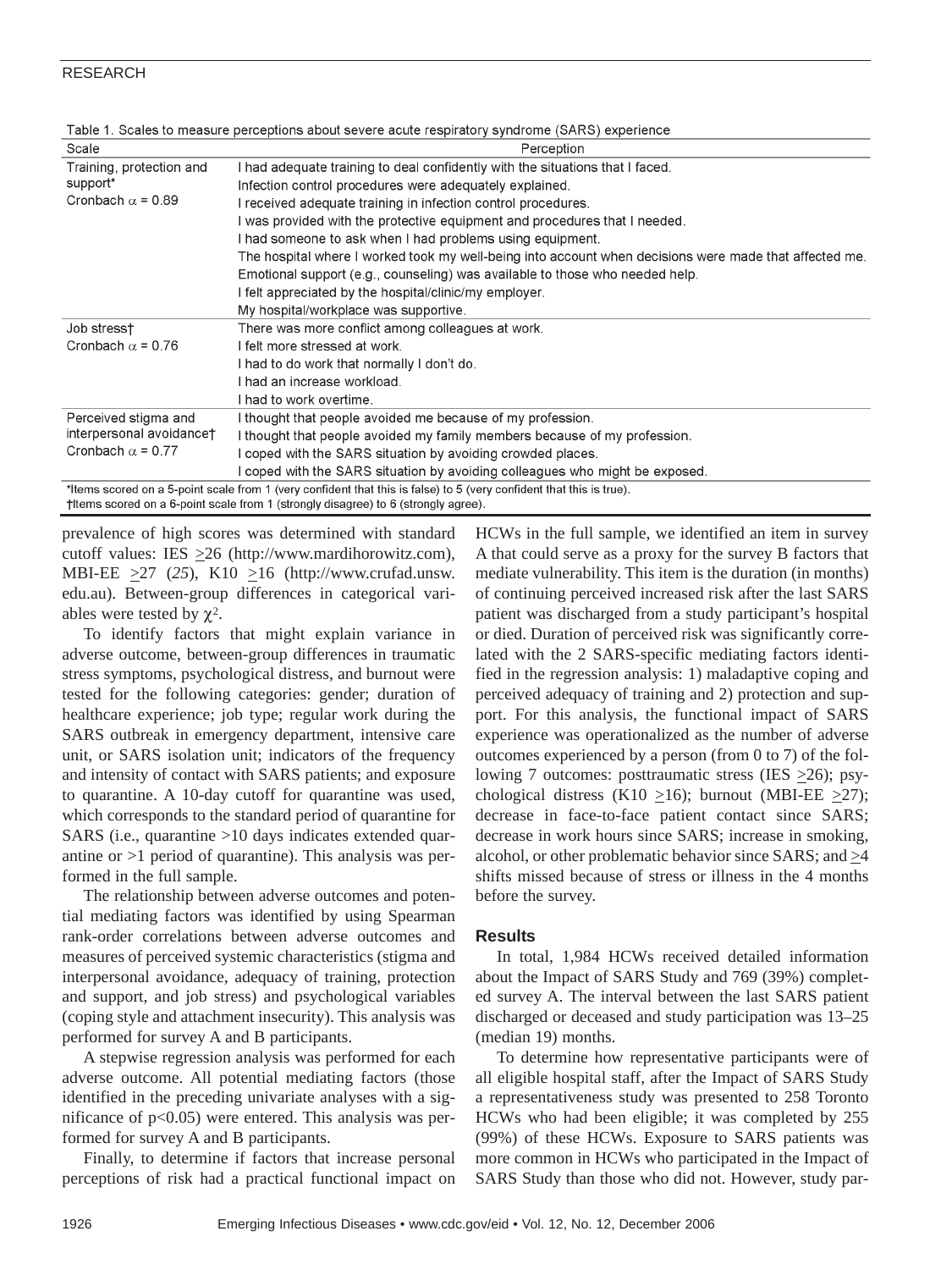ticipants and nonparticipants did not differ in age range, job type, years of healthcare experience, or overall subjective impact of SARS on their lives (Table 2).

Of the 769 participants, 73.5% were nurses (69.4% staff nurse, 3.1% manager or educator, 1.0% infection control practitioner). The next most prevalent job types were clerical staff (8.3%), physicians (2.9%), and respiratory therapists (2.3%). The remaining 99 participants (12.9%) were distributed among 14 different job types. Other characteristics of study participants, by city of employment, are presented in Table 3. Most Toronto participants (71.6%) reported contact with SARS patients, and Toronto participants were much more likely than Hamilton participants to have experienced quarantine  $(47.9\% \text{ vs. } 1.6\%, \text{ p} < 0.001)$ , which confirms the anticipated difference in SARS-related experience between comparison groups. A higher proportion of Hamilton participants were nurses (Hamilton 84.1% nurses vs. Toronto 71.2%,  $p = 0.001$ ).

Survey B was completed by 187 HCWs (survey A and B participants). Survey A and B participants did not differ significantly from participants who only completed survey A by sex, job type (nurse or other), or city of employment. Survey A and B participants were older (mean  $45 \pm \text{stan}$ dard deviation 9 years vs.  $41 \pm 10$  years, p<0.001) and more experienced in healthcare work  $(21 \pm 10)$  years versus  $16 \pm 10$  years, p<0.001). Survey A-only participants and Survey A and B participants did not differ with respect to exposure to SARS patients, working  $\geq$ 5 shifts in intensive care unit, emergency department or SARS isolation unit during the outbreak or with respect to traumatic stress symptoms, psychological distress, or burnout.

During the study period (13–25 months after the SARS outbreak), Toronto HCWs reported significantly higher levels of burnout (Toronto median score 19, interquartile range 10–29; Hamilton 16, 9– 23,  $p = 0.019$ ), psychologi-

cal distress (Toronto 15, 12–19; Hamilton 13, 11–17, p<0.001), and posttraumatic stress (Toronto 11, 4–21; Hamilton 7, 0–19,  $p<0.001$ ). To make these differences more clinically meaningful, the prevalence of high scores was calculated (Table 4). The prevalence of the following functional indicators of distress since the SARS outbreak was higher in Toronto HCWs: decrease in patient contact and work hours, increase in substance use and other traits that interfere with function, and more days off work (Table 4). Of the 7 adverse outcomes reported in Table 4, Toronto HCWs were more likely to be experiencing  $\geq 1$  problem (Toronto  $68.1\%$  vs. Hamilton  $50.1\%$ ,  $p<0.001$ )) and were almost twice as likely to be experiencing multiple  $(\geq 2)$ problems (Toronto 44.0% vs. Hamilton  $22.5\%$ ,  $p<0.001$ ).

Personal and occupational characteristics of participants and the relationship of these variables to adverse outcomes are shown in Tables 5 and 6. Univariate relationships significant at the level of  $p<0.05$  were retained for stepwise regression analysis to determine which of these variables accounted for significant variance in each adverse outcome (Table 7). Maladaptive coping and perceived adequacy of training together with protection and support explained 18% of the variance in burnout. The same 2 variables explained 21% of the variance in posttraumatic stress. Maladaptive coping and attachment anxiety, together with a protective effect of experience in healthcare, explained 31% of the variance in psychological distress.

Finally, the functional impact of vulnerability factors on the full survey A sample was tested by using duration of perceived risk after SARS as a proxy for the SARS-related vulnerability factors identified in the regression analysis. Duration of post-SARS perceived risk was correlated with maladaptive coping (Spearman  $\rho = 0.28$ ,  $p = 0.001$ ) and perceived adequacy of training, protection, and sup-

| Table 2. Comparison of eligible Toronto healthcare workers who chose to participate or not to participate in the Impact of SARS Study* |                                       |                             |         |  |  |  |
|----------------------------------------------------------------------------------------------------------------------------------------|---------------------------------------|-----------------------------|---------|--|--|--|
|                                                                                                                                        | Participation in Impact of SARS Study |                             |         |  |  |  |
| Characteristics                                                                                                                        | Did not participate, $% (n = 144)$    | Participated, $% (n = 111)$ | p value |  |  |  |
| Age group, y                                                                                                                           |                                       |                             |         |  |  |  |
| $<$ 40                                                                                                                                 | 53                                    | 44                          |         |  |  |  |
| >40                                                                                                                                    | 47                                    | 56                          | 0.17    |  |  |  |
| Job type                                                                                                                               |                                       |                             |         |  |  |  |
| Nurse                                                                                                                                  | 73                                    | 71                          |         |  |  |  |
| Other                                                                                                                                  | 27                                    | 29                          | 0.76    |  |  |  |
| Experience, y                                                                                                                          |                                       |                             |         |  |  |  |
| ~10                                                                                                                                    | 51                                    | 41                          |         |  |  |  |
| $\geq 10$                                                                                                                              | 49                                    | 59                          | 0.12    |  |  |  |
| Treated SARS patient                                                                                                                   |                                       |                             |         |  |  |  |
| Yes                                                                                                                                    | 31                                    | 59                          |         |  |  |  |
| No or don't know                                                                                                                       | 69                                    | 41                          | < 0.001 |  |  |  |
| Overall impact                                                                                                                         |                                       |                             |         |  |  |  |
| Bad                                                                                                                                    | 40                                    | 50                          |         |  |  |  |
| Neutral or good<br>$\cdots$<br>$\sim$                                                                                                  | 60                                    | 50                          | 0.11    |  |  |  |

\*SARS, severe acute respiratory syndrome.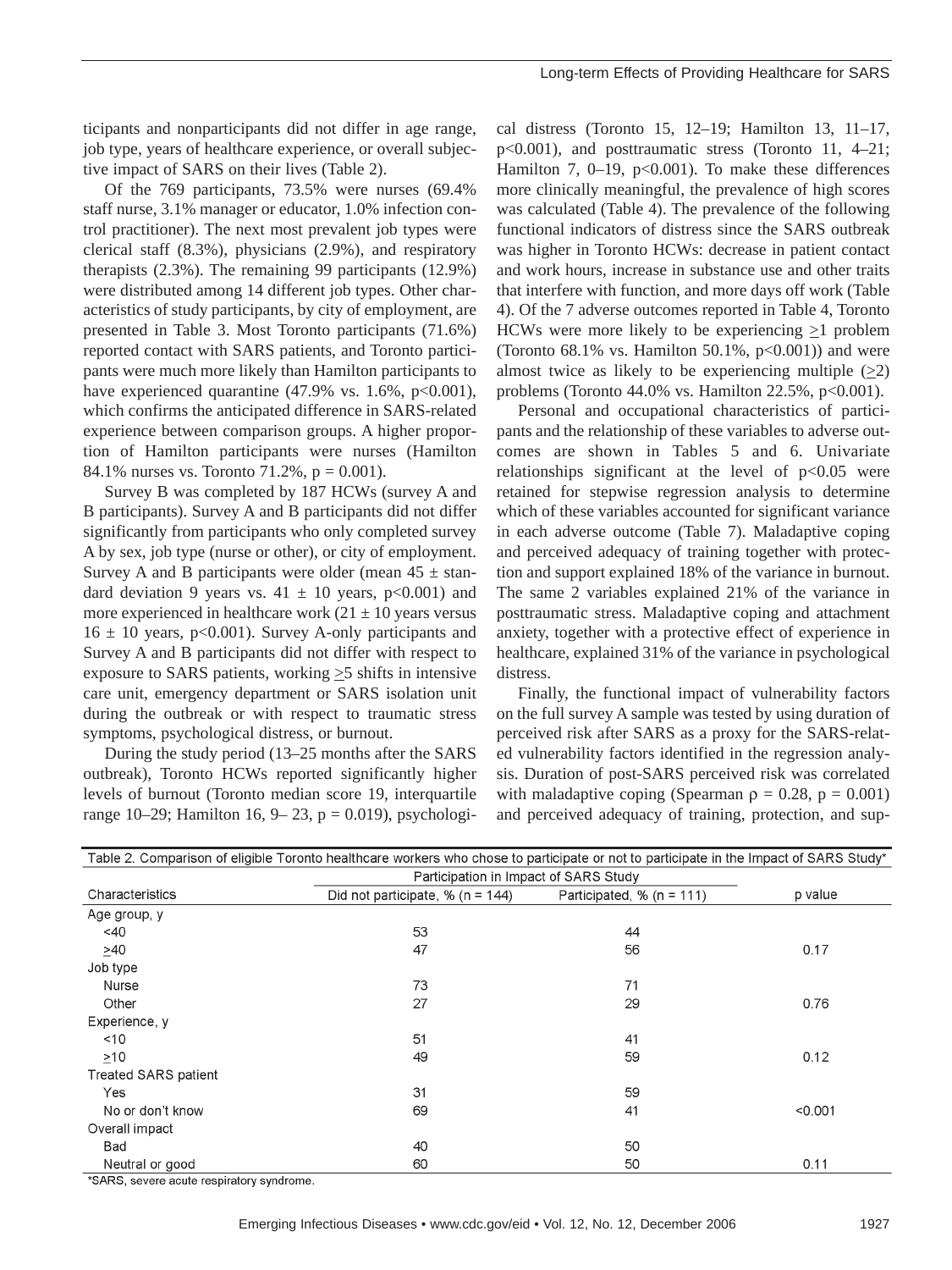Table 3. Demographic and job characteristics of participants. Impact of SARS Study\*

| Characteristics                   | Toronto $% (n = 587)$ | Hamilton % ( $n = 182$ ) | p value |
|-----------------------------------|-----------------------|--------------------------|---------|
| Female                            | 86.0                  | 89.6                     | 0.22    |
| Single                            | 23.7                  | 20.3                     |         |
| Married or common-law             | 65.2                  | 68.1                     |         |
| Separated or widowed              | 11.1                  | 11.5                     | 0.41    |
| Living with child $<$ 16 y of age | 36.3                  | 36.8                     | 0.90    |
| Living with adult $>65$ y of age  | 9.2                   | 5.5                      | 0.11    |
| Worked in healthcare $>10$ y      | 65.1                  | 68.7                     | 0.37    |
| Worked any shifts during SARS in  |                       |                          |         |
| Surgical inpatient unit           | 13.8                  | 18.7                     | 0.11    |
| Medical inpatient unit            | 26.4                  | 21.4                     | 0.18    |
| Isolation unit with SARS patients | 22.5                  | ÷                        |         |
| Intensive care unit               | 32.9                  | 34.1                     | 0.66    |
| Emergency department              | 32.2                  | 24.7                     | 0.06    |

†Hamilton had no patients with SARS

port (Spearman  $\rho = -0.27$ ,  $p = 0.001$ ). The Figure shows a linear increase in the prevalence of multiple adverse outcomes in HCWs with longer duration of perceived risk. Duration of perceived risk and the overall number of adverse outcomes were significantly correlated. (Spearman  $\rho = 0.23$ ,  $p = 0.005$ ).

# **Discussion**

This study highlights the resiliency of HCWs and, despite this trait, the potential that working during the SARS outbreak had a substantial negative impact on a statistically significant number of people. The evaluation of mediating factors suggests both systemic and individual targets for interventions to buffer the adverse effects of an extraordinary outbreak of infectious disease. Systemically, enhanced support and training may reduce burnout and posttraumatic stress. Individually, interventions that reduce maladaptive coping may decrease prolonged suffering.

The differences in adverse outcomes between Toronto and Hamilton HCWs were significant but small. However, further analysis suggests that the long-term impact of SARS has not been trivial. In particular, a categorical analysis (Table 4) shows that long-term adverse outcomes in Toronto HCWs occurred at a prevalence ≈50%–100% higher than in Hamilton HCWs. Furthermore, these outcomes may have a systemic impact, since SARS-affected HCWs reported reducing patient contact and hours of healthcare work as well as more frequent sick absences and an increase in behavior that could affect function.

These findings can be framed in terms of their potential value for the future. If the emergence of a new infectious disease is likely to increase the prevalence of significant distress in HCWs by 50%, to double the number of HCWs who are reducing their clinical practice or calling in sick, and if these difficulties will persist for  $\geq$  1–2 years after the outbreak's resolution, we want to learn from the SARS experience to try to buffer this negative impact. This discussion, therefore, addresses the identified mediators of SARS-related distress in HCWs and how these can guide preparation for pandemic influenza and other infectious disease outbreaks.

Exposure to high-intensity and high-risk work settings (such as intensive care units and emergency department work) and direct exposure to infected patients were not the primary determinants of adverse psychological outcomes. In fact, trends toward lower burnout in intensive care unit workers and less general psychological distress in emergency department workers were noted. These trends may be explained by the resilience of HCWs who choose this type of work and are consistent with the findings that longer healthcare experience was protective. We also found that the extent of various forms of distress was

| Table 4. Prevalence of adverse outcomes in Hamilton and Toronto healthcare workers*                       |                       |                        |         |  |  |  |
|-----------------------------------------------------------------------------------------------------------|-----------------------|------------------------|---------|--|--|--|
| Adverse outcomes                                                                                          | Toronto, $n = 587, %$ | Hamilton, $n = 182, %$ | p value |  |  |  |
| High burnout (MBI-EE score >27)                                                                           | 30.4                  | 19.2                   | 0.003   |  |  |  |
| High psychological distress (K10 score >16)                                                               | 44.9                  | 30.2                   | < 0.001 |  |  |  |
| High posttraumatic stress (IES score >26)                                                                 | 13.8                  | 8.4                    | 0.06    |  |  |  |
| Since SARS have                                                                                           |                       |                        |         |  |  |  |
| Decreased face-to-face patient contact                                                                    | 16.5                  | 8.3                    | 0.007   |  |  |  |
| Decreased work hours                                                                                      | 8.6                   | 2.2                    | 0.003   |  |  |  |
| Increased smoking, drinking alcohol, or other behavior<br>that could interfere with work or relationships | 21.0                  | 8.1                    | 0.001   |  |  |  |
| Missed >4 work shifts because of stress or illness                                                        | 21.6%                 | 12.6%                  | 0.007   |  |  |  |

\*MBI-EE, Maslach Burnout Inventory; K10, Kessler Psychological Distress Scale; IES, Impact of Events Scale; SARS, severe acute respiratory syndrome.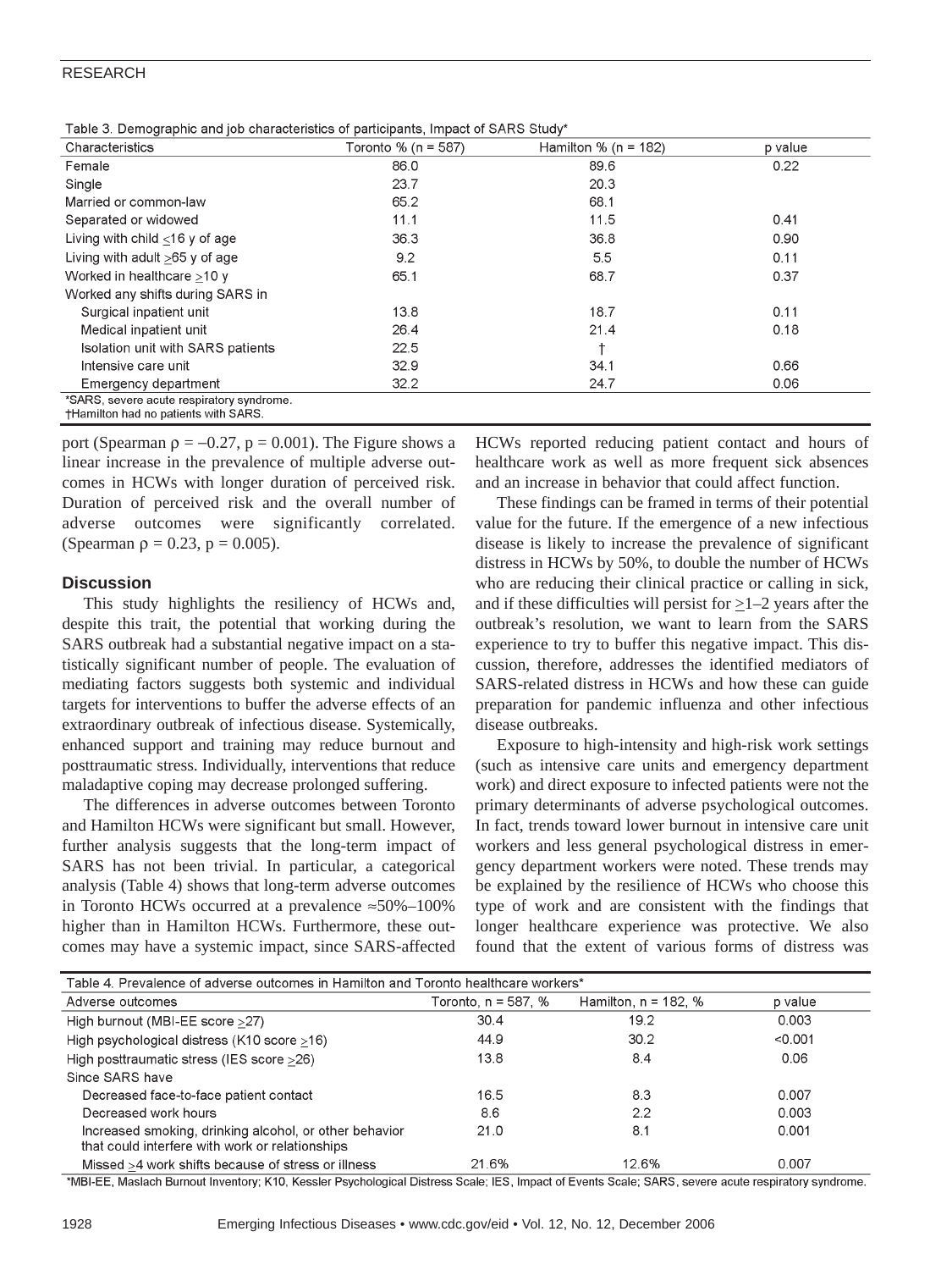increased in Toronto HCWs, irrespective of their degree of contact with SARS patients, which implies that factors that are associated with the hospital environment as a whole and healthcare work in general during the outbreak were provocative.

Both systemic and personal variables were associated with persisting distress. In contrast to studies of distress during and shortly after the SARS outbreak (*6*,*9*,*12*), job stress related to conflict, workload, and conscription to new duties did not mediate long-term outcome. However,

|          | Table 5. Relationship of healthcare worker, job, and SARS exposure characteristics to adverse outcomes in Toronto healthcare |  |
|----------|------------------------------------------------------------------------------------------------------------------------------|--|
| workers* |                                                                                                                              |  |

|                                                                  |     |        | Burnout       |       | Psychological distress |               | Posttraumatic stress |             |               |       |
|------------------------------------------------------------------|-----|--------|---------------|-------|------------------------|---------------|----------------------|-------------|---------------|-------|
|                                                                  |     |        | Interquartile | p     |                        | Interquartile | p                    |             | Interquartile | p     |
| Characteristics                                                  | n   | Median | range         | value | Median                 | range         | value                | Median      | range         | value |
| Sex                                                              |     |        |               |       |                        |               |                      |             |               |       |
| Male                                                             | 82  | 18     | $9 - 29$      |       | 14                     | $12 - 19$     |                      | 10          | $2 - 19$      |       |
| Female                                                           | 505 | 19     | $10 - 29$     | 0.30  | 15                     | $12 - 19$     | 0.91                 | 12          | $4 - 21$      | 0.02  |
| Job type                                                         |     |        |               |       |                        |               |                      |             |               |       |
| Nurse                                                            | 418 | 21     | $11 - 29$     |       | 14                     | $11 - 18$     |                      | 12          | $5 - 22$      |       |
| Other                                                            | 169 | 14     | $8 - 27$      | 0.002 | 15                     | $12 - 20$     | 0.16                 | 10          | $2 - 19$      | 0.1   |
| Healthcare<br>experience                                         |     |        |               |       |                        |               |                      |             |               |       |
| $<$ 10 $y$                                                       | 205 | 21     | $12 - 30$     |       | 16                     | $12 - 21$     |                      | 11          | $11 - 21$     |       |
| >10 y                                                            | 382 | 18     | $10 - 28$     | 0.82  | 14                     | $11 - 18$     | 0.03                 | 11          | $5 - 22$      | 0.06  |
| Worked on SARS<br>unit                                           |     |        |               |       |                        |               |                      |             |               |       |
| <5 shifts                                                        | 498 | 19     | $10 - 30$     |       | 15                     | $12 - 19$     |                      | 12          | $4 - 22$      |       |
| >5 shifts                                                        | 89  | 17     | $11 - 26$     | 0.75  | 15                     | $11 - 20$     | 0.54                 | 10          | $3 - 17$      | 0.63  |
| Worked in ICU                                                    |     |        |               |       |                        |               |                      |             |               |       |
| <5 shifts                                                        | 427 | 20     | $10 - 30$     |       | 15                     | $12 - 19$     |                      | 11          | $4 - 21$      |       |
| $\geq$ 5 shifts                                                  | 160 | 17     | $9 - 17$      | 0.02  | 14                     | $11 - 20$     | 0.29                 | 11          | $3 - 22$      | 0.46  |
| Worked in<br>Emergency                                           |     |        |               |       |                        |               |                      |             |               |       |
| <5 shifts                                                        | 434 | 18     | $10 - 28$     |       | 15                     | $12 - 20$     |                      | 12          | $5 - 21$      |       |
| $\geq$ 5 shifts                                                  | 153 | 21     | $10 - 32$     | 0.12  | 13                     | $11 - 17$     | 0.005                | $\mathsf g$ | $2 - 21$      | 0.24  |
| Ever in SARS<br>patient room                                     |     |        |               |       |                        |               |                      |             |               |       |
| No                                                               | 167 | 19     | $9 - 30$      |       | 15                     | $12 - 19$     |                      | 11          | $4 - 22$      |       |
| Yes                                                              | 420 | 19     | $10 - 28$     | 0.33  | 15                     | $11 - 19$     | 0.09                 | 12          | $4 - 21$      | 0.16  |
| <b>Touched SARS</b><br>patient                                   |     |        |               |       |                        |               |                      |             |               |       |
| No                                                               | 265 | 19     | $9 - 30$      |       | 15                     | $11 - 19$     |                      | 12          | $4 - 22$      |       |
| Yes                                                              | 322 | 19     | $11 - 28$     | 0.42  | 15                     | $12 - 19$     | 0.32                 | 11          | $4 - 22$      | 0.41  |
| Protected contact<br>with saliva or<br>phlegm of SARS<br>patient |     |        |               |       |                        |               |                      |             |               |       |
| No                                                               | 438 | 19     | $9 - 29$      |       | 15                     | $12 - 19$     |                      | 11          | $4 - 21$      |       |
| Yes                                                              | 149 | 19     | $11 - 29$     | 0.43  | 15                     | $12 - 18$     | 0.78                 | 10          | $4 - 22$      | 0.44  |
| Unprotected<br>exposure to SARS<br>patient                       |     |        |               |       |                        |               |                      |             |               |       |
| No                                                               | 502 | 18     | $9 - 28$      |       | 15                     | $11 - 19$     |                      | 11          | $4 - 21$      |       |
| Yes                                                              | 85  | 24     | $13 - 32$     | 0.012 | 16                     | $13 - 22$     | 0.08                 | 13          | $6 - 22$      | 0.38  |
| In SARS patients'<br>rooms $>5$ min. $>5$<br>times               |     |        |               |       |                        |               |                      |             |               |       |
| $\operatorname{\mathsf{No}}$                                     | 316 | 18     | $9 - 28$      |       | 15                     | $11 - 18$     |                      | 11          | $3 - 21$      |       |
| Yes                                                              | 271 | 20     | $11 - 31$     | 0.08  | 15                     | $12 - 21$     | 0.02                 | 11          | $5 - 22$      | 0.24  |
| Quarantined                                                      |     |        |               |       |                        |               |                      |             |               |       |
| Never                                                            | 252 | 19     | $9 - 28$      |       | 15                     | $11 - 19$     |                      | 11          | $4 - 22$      |       |
| $\leq 10$ d                                                      | 235 | 17     | $10 - 28$     |       | 15                     | $11 - 19$     |                      | 11          | $3 - 21$      |       |
| >10d<br>*CADC covere coute requiredory syndroms                  | 100 | 21     | $11 - 34$     | 0.36  | 16                     | $12 - 22$     | 0.09                 | 13          | $5 - 22$      | 0.42  |

'SARS, severe acute respiratory syndrome.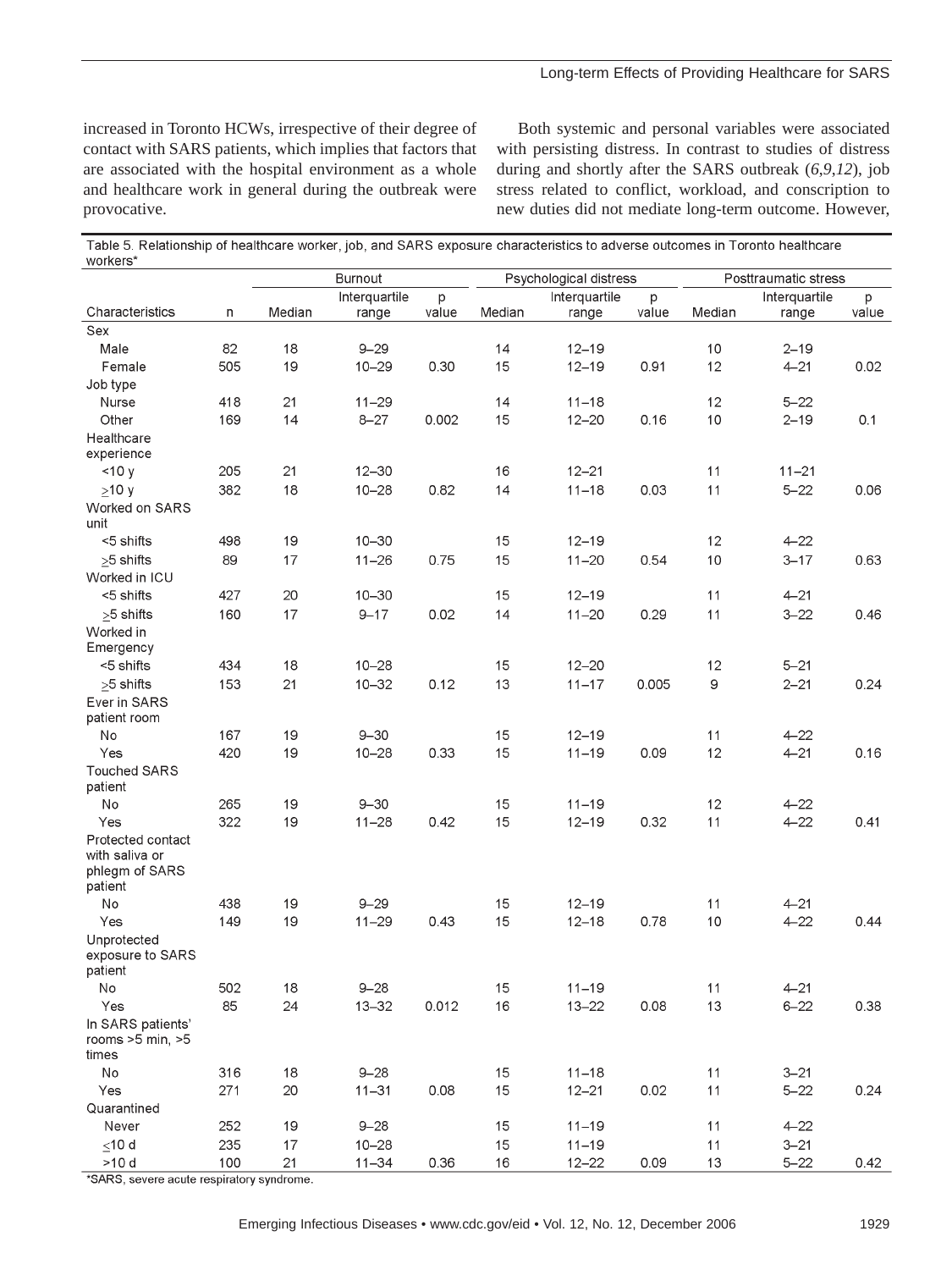| Characteristics of                        | Burnout         |         | Psychological distress |         | Posttraumatic stress |         |
|-------------------------------------------|-----------------|---------|------------------------|---------|----------------------|---------|
| healthcare workers                        | Spearman $\rho$ | p value | Spearman $\rho$        | p value | Spearman $\rho$      | p value |
| Training, protection<br>and support       | $-0.297$        | < 0.001 | $-0.162$               | 0.06    | $-0.269$             | 0.001   |
| Stigma and avoidance                      | 0.153           | 0.07    | 0.080                  | 0.36    | 0.302                | < 0.001 |
| Job stress                                | 0.312           | < 0.001 | 0.224                  | 0.008   | 0.164                | 0.052   |
| Adaptive coping                           | 0.066           | 0.44    | 0.147                  | 0.08    | 0.182                | 0.03    |
| Maladaptive coping                        | 0.261           | 0.002   | 0.312                  | < 0.001 | 0.364                | < 0.001 |
| Attachment anxiety                        | 0.179           | 0.049   | 0.355                  | < 0.001 | 0.295                | 0.001   |
| Attachment avoidance                      | 0.078           | 0.40    | 0.204                  | 0.03    | 0.139                | 0.13    |
| *SARS, severe acute respiratory syndrome. |                 |         |                        |         |                      |         |

Table 6. Correlation between adverse outcomes after SARS and perceived characteristics of workplace and environment, coping style, and attachment insecurity in Toronto healthcare workers\*

perceived adequacy of training, moral support, and protection were associated with better outcome. When the lessons of SARS are applied to pandemic planning, effective staff support may be a primary target to bolster the resilience of HCWs who will face future outbreaks. This observation is consistent with ones made during the SARS outbreak regarding the benefits of responsive communication (*29*), opportunities for facilitated reflection on normal emotional responses to extraordinary stress, and opportunities for HCWs to contribute to decision-making in the workplace (*10*,*30*).

Effective support benefits from careful planning and preparation before an outbreak, which the SARS situation did not allow. For example, effective moral or psychological support typically occurs in the context of trusted professional and institutional relationships, which should ideally be established before the outbreak situation. In particular, burnout has been identified as 1 of the most substantial health-related problems facing nurses (*31*). Because future outbreaks are likely to increase job strain and burnout, the prepandemic period is a critical time to attend to organizational characteristics that are known to buffer burnout, which include reducing patient-to-nurse ratios (*32*) and increasing organizational characteristics

that increase nurses' autonomy, flexibility, control over practice (*33*), and perceived empowerment (*34*). The results of our study suggest that supportive interventions may be especially important for HCWs with fewer years of experience, who were more likely to experience prolonged psychological distress. Opportunities for mentorship or "buddying" with more experienced colleagues may be useful (*35*).

The personal variables that contributed to adverse outcomes were maladaptive coping through avoidance, hostile confrontation, and self-blame, and in the instance of general psychological distress, attachment anxiety. Although a review of interventions to modify coping style is beyond the scope of this paper, we note that organizational approaches to support staff and the individual experience of workers coping with extraordinary events are related. Hospital-based interventions to support staff may also promote adaptive coping. For example, engaging staff in collaborative planning for future outbreaks may reduce the tendency to cope by means of avoidant strategies and may enhance coping through problem-solving and peersupport. Anger and blame directed toward others (hostile confrontation) or oneself (self-blame) may be reduced in a working environment that fosters positive working rela-

| Table 7. Variables that explain variance in adverse outcomes to severe acute respiratory syndrome (SARS) in Toronto healthcare<br>workers |         |         |         |  |  |  |  |
|-------------------------------------------------------------------------------------------------------------------------------------------|---------|---------|---------|--|--|--|--|
| Variables                                                                                                                                 | ß       |         | p value |  |  |  |  |
| Dependent variable: burnout*                                                                                                              |         |         |         |  |  |  |  |
| Maladaptive coping                                                                                                                        | 0.29    | 3.34    | 0.001   |  |  |  |  |
| Perceived adequacy of training, protection and support                                                                                    | $-0.27$ | $-3.10$ | 0.002   |  |  |  |  |
| Model $R^2$ = 0.18, p value < 0.001                                                                                                       |         |         |         |  |  |  |  |
| Dependent variable: psychological distress†                                                                                               |         |         |         |  |  |  |  |
| Maladaptive coping                                                                                                                        | 0.31    | 3.78    | < 0.001 |  |  |  |  |
| Years of healthcare experience                                                                                                            | $-0.26$ | $-3.28$ | 0.001   |  |  |  |  |
| Attachment anxiety                                                                                                                        | 0.24    | 2.87    | 0.005   |  |  |  |  |
| Model $R^2$ = 0.31, p value < 0.001                                                                                                       |         |         |         |  |  |  |  |
| Dependent variable: posttraumatic stress‡                                                                                                 |         |         |         |  |  |  |  |
| Maladaptive coping                                                                                                                        | 0.37    | 4.39    | < 0.001 |  |  |  |  |
| Perceived adequacy of training, protection and support<br>Model $R^2$ = 0.21, p value < 0.001                                             | $-0.22$ | $-2.63$ | 0.01    |  |  |  |  |

\*Excluded variables: job stress, attachment anxiety, job type, worked in intensive care unit, unprotected contact with SARS patient(s). †Excluded variables: job stress, attachment avoidance, worked in emergency department, in SARS patients room >5 min or >5 times. ‡Excluded variables: perceived stigma and avoidance, adaptive coping, attachment anxiety, job type, sex.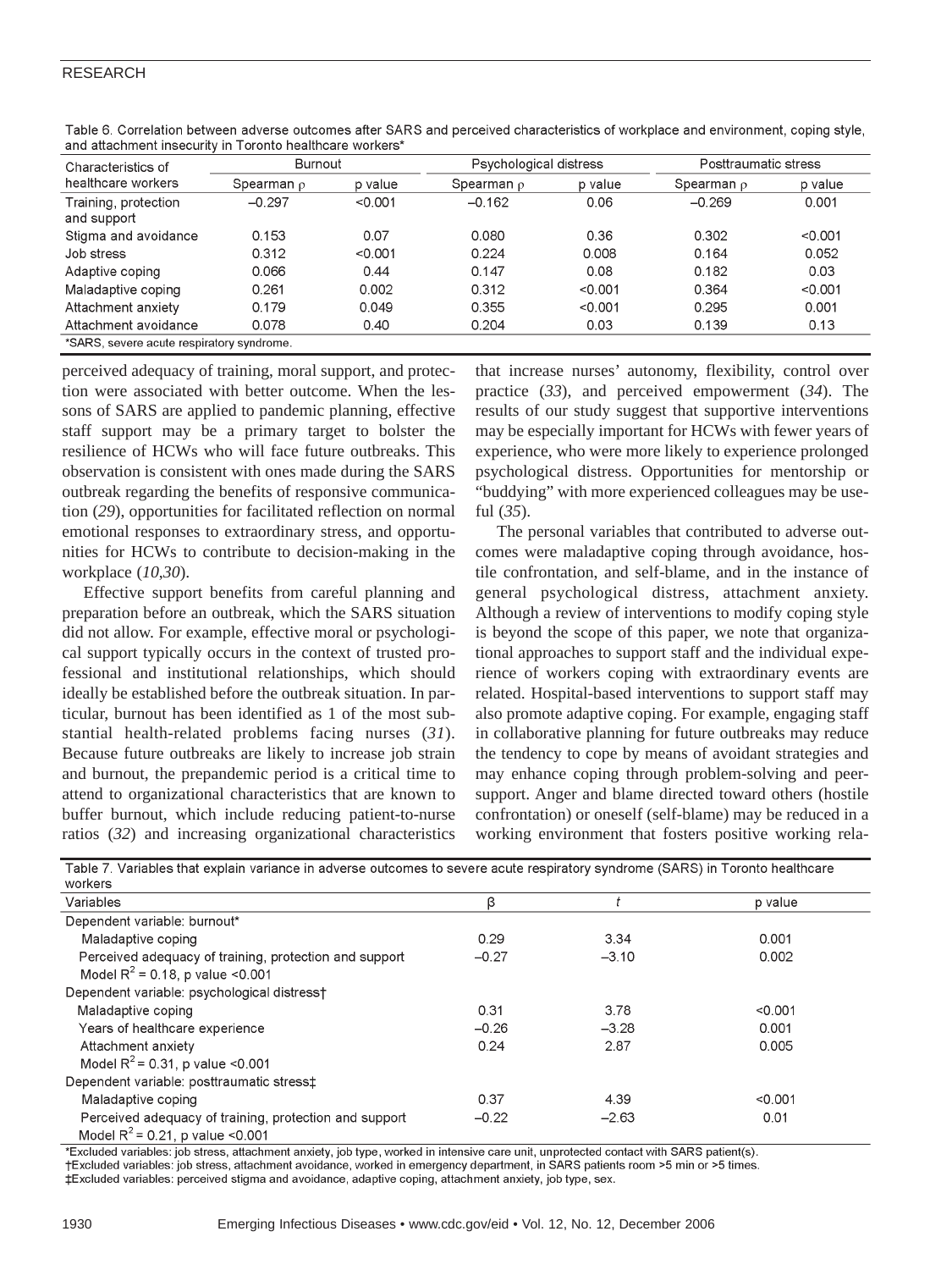



Figure. Relationship between prolonged perception of personal risk and reporting multiple adverse consequences of severe acute respiratory syndrome (SARS) in Toronto healthcare workers. Adverse outcomes are burnout; psychological distress; posttraumatic stress; decrease in face-to-face patient time since SARS; decrease in work hours since SARS; increase in smoking, drinking alcohol or other behavior that might interfere with work or relationships since SARS; and >4 work shifts missed because of stress or illness in the past 4 months.

tionships through effective leadership (*36*). Attachment anxiety is a common, relatively enduring, and stable interpersonal style within close relationships (*37*), which is known to be associated with sensitivity to stress under many conditions (*38,39*). Attachment anxiety is probably not a sensible target for hospital-based interventions to buffer the impact of systemic stresses, but it is a marker of those at greater risk for general psychological distress.

The results of this study also have implications for mitigating the effects of an infectious outbreak in the postoutbreak period. Because the duration of perceived risk in HCWs after the resolution of SARS is correlated with the severity of outcome, identifying and supporting HCWs who are at the highest risk for multiple and persistent psychological and occupational consequences of an outbreak may be possible by identifying HCWs whose perceived risk has not returned to normal within a few months after the event. Support programs, it would appear, need to be longer term to deal with ongoing residual effects after an outbreak. Programs directed toward healthy lifestyles, diet, exercise, and smoking cessation may also be important after the occurrence of an outbreak such as SARS to provide support to staff. Furthermore, for pandemic planning, the likelihood of prolonged subjective distress in a substantial percentage of HCWs should be factored into surge capacity modeling during and after the pandemic, particularly because distress is associated with reduced healthcare work.

Our conclusions are limited by the study method. With respect to generalizability, despite a response rate of 39%, the representativeness survey suggests that HCWs who

participated were similar to nonparticipants. HCWs who had contact with SARS patients are overrepresented in the study sample, which may be because the study had greater salience for those persons, but study participants and nonparticipants did not differ in the subjective impact attributed to the SARS experience. A further limitation is that self-reports of SARS experiences do not provide an objective evaluation of actual differences in the training, protection, or support that HCWs received. Regardless of the limitations, the Impact of SARS Study provides a window on the long-term effects of working during times of extraordinary infectious risk.

Long-term Effects of Providing Healthcare for SARS

This study was funded with a research operating grant from the Canadian Institutes of Health Research.

Dr Maunder is a consultation-liaison psychiatrist whose research interest is in the interface between physical disease and psychological health. He was an author of the first published report of the psychological impact of SARS during the outbreak.

#### **References**

- 1. Maunder R, Hunter J, Vincent L, Bennett J, Peladeau N, Leszcz M, et al. The immediate psychological and occupational impact of the 2003 SARS outbreak in a teaching hospital. CMAJ. 2003;168:1245–51.
- 2. Tam CW, Pang EP, Lam LC, Chiu HF. Severe acute respiratory syndrome (SARS) in Hong Kong in 2003: stress and psychological impact among frontline healthcare workers. Psychol Med. 2004;34:1197–204.
- 3. Chan AO, Huak CY. Psychological impact of the 2003 severe acute respiratory syndrome outbreak on health care workers in a medium size regional general hospital in Singapore. Occup Med (Lond). 2004;54:190–6.
- 4. Phua DH, Tang HK, Tham KY. Coping responses of emergency physicians and nurses to the 2003 severe acute respiratory syndrome outbreak. Acad Emerg Med. 2005;12:322–8.
- 5. Nickell LA, Crighton EJ, Tracy CS, Al Enazy H, Bolaji Y, Hanjrah S, et al. Psychosocial effects of SARS on hospital staff: survey of a large tertiary care institution. CMAJ. 2004;170:793–8.
- 6. Maunder RG, Lancee WJ, Rourke S, Hunter JJ, Goldbloom D, Balderson K, et al. Factors associated with the psychological impact of severe acute respiratory syndrome on nurses and other hospital workers in Toronto. Psychosom Med. 2004;66:938–42.
- 7. Bai Y, Lin CC, Lin CY, Chen JY, Chue CM, Chou P. Survey of stress reactions among health care workers involved with the SARS outbreak. Psychiatr Serv. 2004;55:1055–7.
- 8. Ho SM, Kwong-Lo RS, Mak CW, Wong JS. Fear of severe acute respiratory syndrome (SARS) among health care workers. J Consult Clin Psychol. 2005;73:344–9.
- 9. Wong TW, Yau JK, Chan CL, Kwong RS, Ho SM, Lau CC, et al. The psychological impact of severe acute respiratory syndrome outbreak on healthcare workers in emergency departments and how they cope. Eur J Emerg Med. 2005;12:13–8.
- 10. Maunder R, Lancee WJ, Rourke SB, Hunter J, Goldbloom DS, Petryshen PM, et al. The experience of the 2003 SARS outbreak as a traumatic stress among frontline healthcare workers in Toronto: lessons learned. In: McLean AR, May RM, Pattison J, Weiss RA, editors. SARS: a case study in emerging infections. Oxford: Oxford University Press, 2005. p. 96–106.